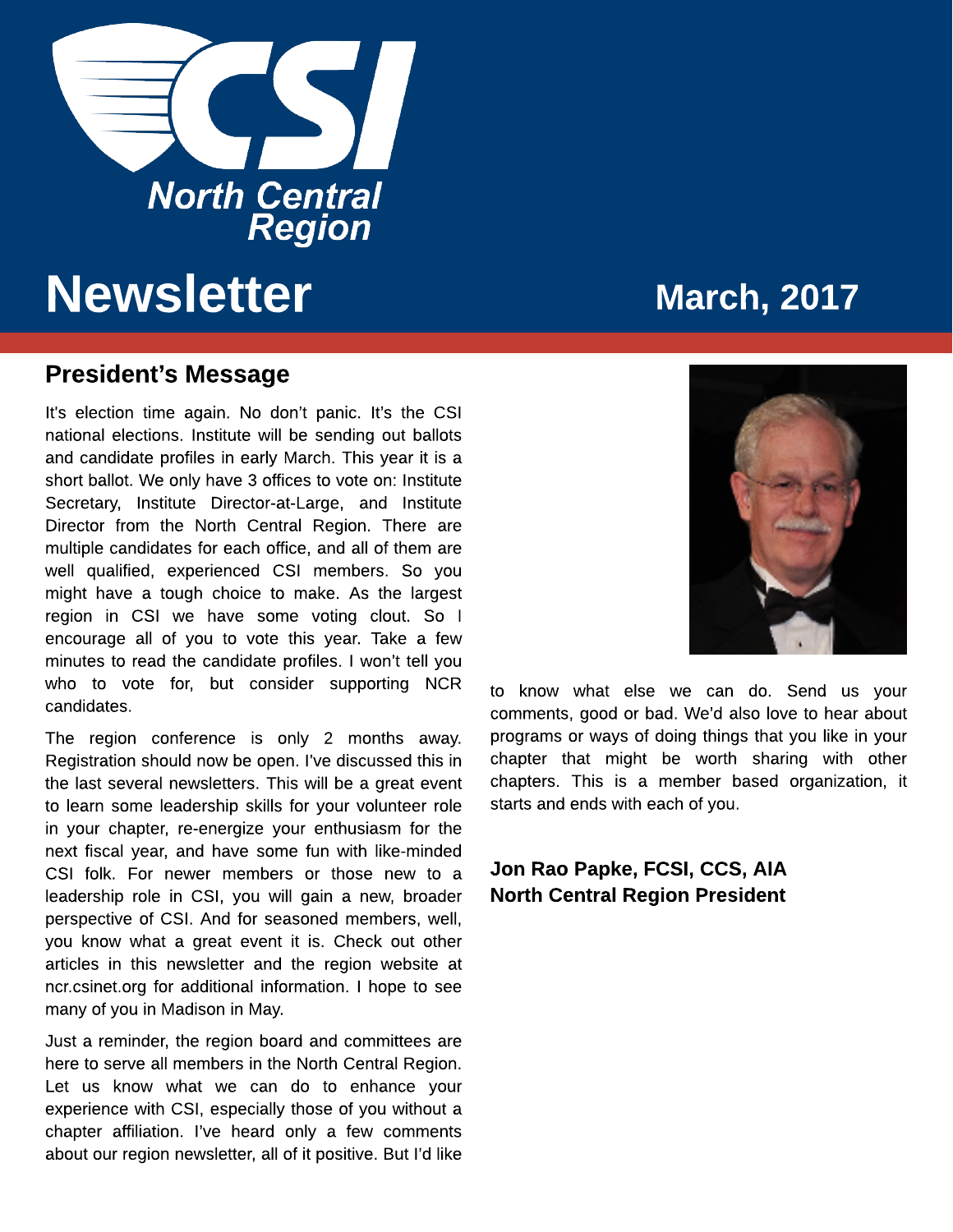### **Director's Message - At Your Service** An Open Letter to the NCR?s Members-at-Large

You don't call, you don't write. We're worried about you!

Seriously, we need to hear from you. We know who you are - well that is to say, we have your names on a list. We know there are 127 of you 'Members-at-Large' - defined as CSI members in good standing who are not affiliated with a chapter  $-$  living in the North Central Region (NCR). That number makes you our fourth largest chapter!

You may know that approximately 7% of your annual national dues are passed through to the region in which you reside. The decision to form and fund regions was to provide services in a manner which the distant Institute cannot. To facilitate these services, the NCR has formed a Board of Directors with representatives from each of our 19 chapters. The Board has in turn elected a president, president-elect, secretary, and treasurer to administer the operations of the Region.

The NCR is CSI's largest region  $-$  both geographically and by population. Encompassing Minnesota, Wisconsin, North Dakota, South Dakota, Illinois, Iowa, Kansas, and Missouri, we number approximately 1,500 members. To make the task of assisting members at each of our far-flung chapters more manageable, we have divided the NCR into five, smaller geographical 'districts'. We have recruited experienced leaders from those districts to serve as points-of-contact for the chapters and members within their respective areas. We refer to these as Regional District Coordinators, or RDC?s.

The names and contact information for each of your NCR leaders may be found at the North Central Region website:

#### [http://ncr.csinet.org/NCR/Executive-Committee.pdf.](http://ncr.csinet.org/NCR/Executive-Committee.pdf)

Please also, update your profile and join the new CSI communities forming at Institute?s brand new website: <http://csiresources.org>.

A monthly NCR leaders' conference call serves as an informal Board meeting. We convene by phone each second Wednesday morning to review our Region's financial and administrative stability. Representatives from each of our chapters have the opportunity to give voice to their respective chapters? and members?



concerns. But if you are not a member of a chapter, who speaks for you?

Several years ago, as Chair of the Institute Membership Committee, I conducted a survey of our approximately 1,600 Members-at-Large (note that number makes you CSI?s largest region by population). While a 15% return is not comprehensive, the consistency of the responses gave us confidence we were getting at the real issues.

When asked why you chose not to participate in a local CSI chapter, we learned that you had made well-reasoned decisions based on your circumstances:

- Distance from a chapter was the most frequently cited reason.
- Time travel to meetings; time of meetings; length of meetings; and choosing CSI over work or family.
- Business travel makes it difficult for you to regularly attend meetings.
- Unwilling to pre-pay meals when you cannot regularly attend.
- Dissatisfied with chapter programs.

Some things cannot be changed. Not every town or city will support an autonomous chapter. We may in fact see your 'unaffiliated' numbers grow as some of our smaller chapters dissolve. I strongly encourage our NCR chapters to develop flexibility in serving all of our Members. Move meetings around, switch between lunch and dinner, provide focused, career-development programming in a fun environment, and do an honest calculation of the true cost / value of pre-paid meals. This will accrue to the benefit of your affiliated members as well.

Some things however must change. Know that the North Central Region, and the Institute, wish to serve

#### Continued on next page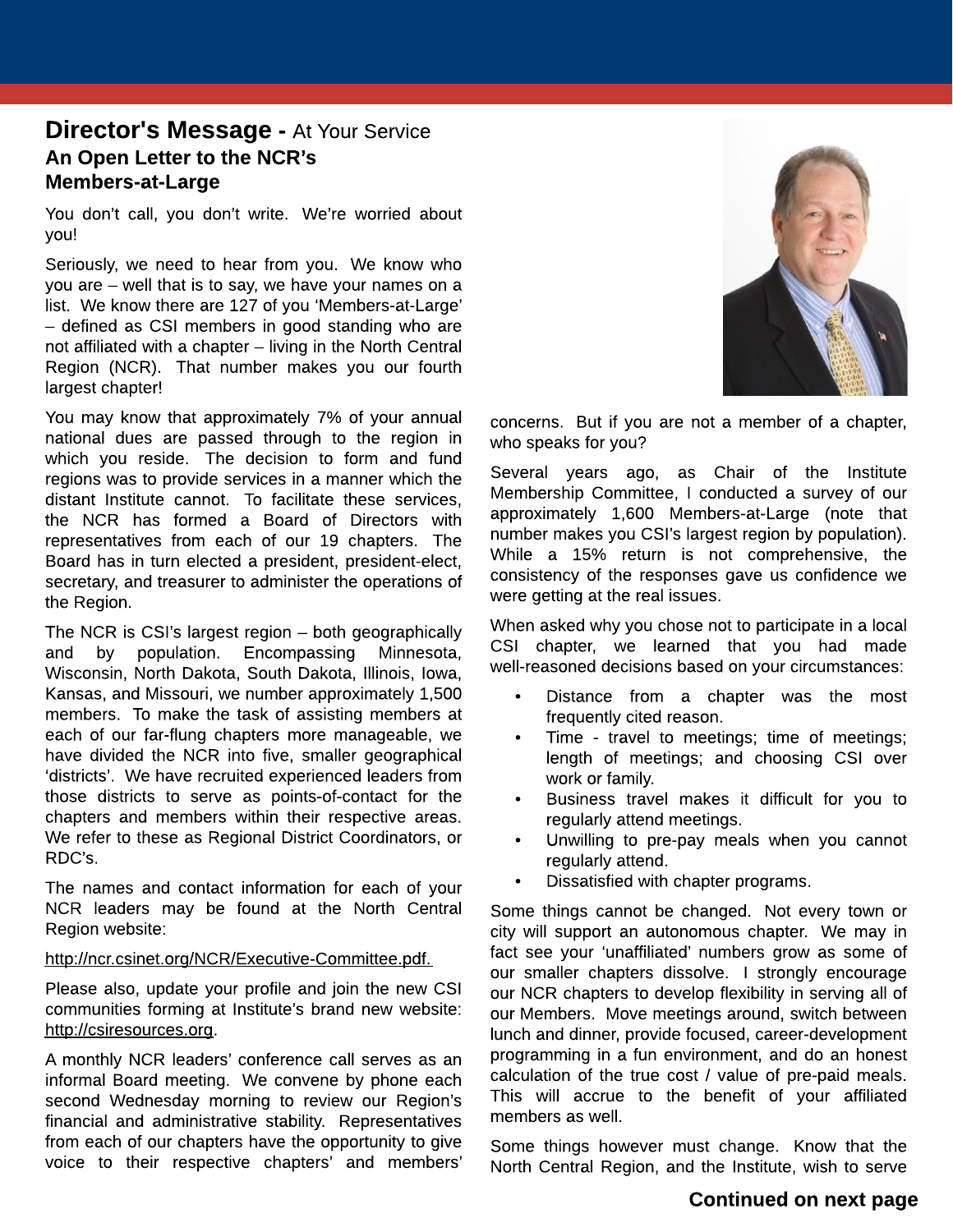all of our members. We are doing our very best to administer the NCR in a manner that benefits all parties; creating an environment conducive to the success of our current members, and attractive to potential new members. I ask the NCR Officers and Board to consider reinstatement of the position of an RDC dedicated to our members-at-large. With the NCR newsletter, we now have an effective method of communication with this large segment of our membership.

This newsletter is a major advance in our ability to communicate with you, our members-at-large. Each month our excellent editor Elias Saltz adds new features designed to increase the sense of shared mission within our Region. Elias is also working to make the NCR website a true 'community center' for all of our NCR Members.

Certainly, you are more than welcome to attend the meetings of any CSI chapter  $-$  regionally or nationwide. The NCR website now highlights the many events hosted by our NCR chapters so that you can avail yourselves of specific programs. Elias has also posted ?Travelers? Calendars? I pieced together from the published dates, times, and venues of CSI chapters regionally and nationwide. Regardless of my travels, I find pleasure in the company of my CSI friends. I hope this is of value to you as well.

An annual NCR conference hosted by one of our chapters is held each May. This spring we will be gathering between the lakes in beautiful Madison, WI. The conference provides multiple tracks for professional and association education, and specialized training for incoming chapter presidents. There will also be a product show featuring many new materials and assemblies. This is our largest and most inclusive regional event of the year. You will have opportunities to share ideas and initiatives with your fellow NCR members. The details are at the NCR website and in this newsletter.

We really do need to hear from you. We marvel at your commitment to our Association. Many of you have been Members for years, but without the sustenance of the fellowship of your professional peers at chapter meetings. Please tell us how better to serve you.

Respond to Elias? articles in the newsletter and postings on the website, reach out to your RDC, visit the chapters closest or in proximity to your travels, and please, call or write to me with any questions or suggestions.

J. W. Mollohan, CSI, CCPR, CEP, LEED GA Institute Director from the North Central Region

# North Central Region Conference

#### General Information and Registration

The conference planning committee has released a new brochure outlining all the events taking place at the conference, including the Early-Bird Tour of the Wisconsin State Capitol Restoration, the Welcome Mixer at the Madison Children's Museum, information on accommodations, companion events and speakers, leadership and educational programs, and the optional Saturday tour of Epic's Verona Campus. Please download that brochure [here.](http://ncr.csinet.org/Menu/News/NCR-Conference/North-Central-Region-Conference-Program-Brochure.pdf)

Registration for NCR Conference will be open very soon. A notification will be sent to all members.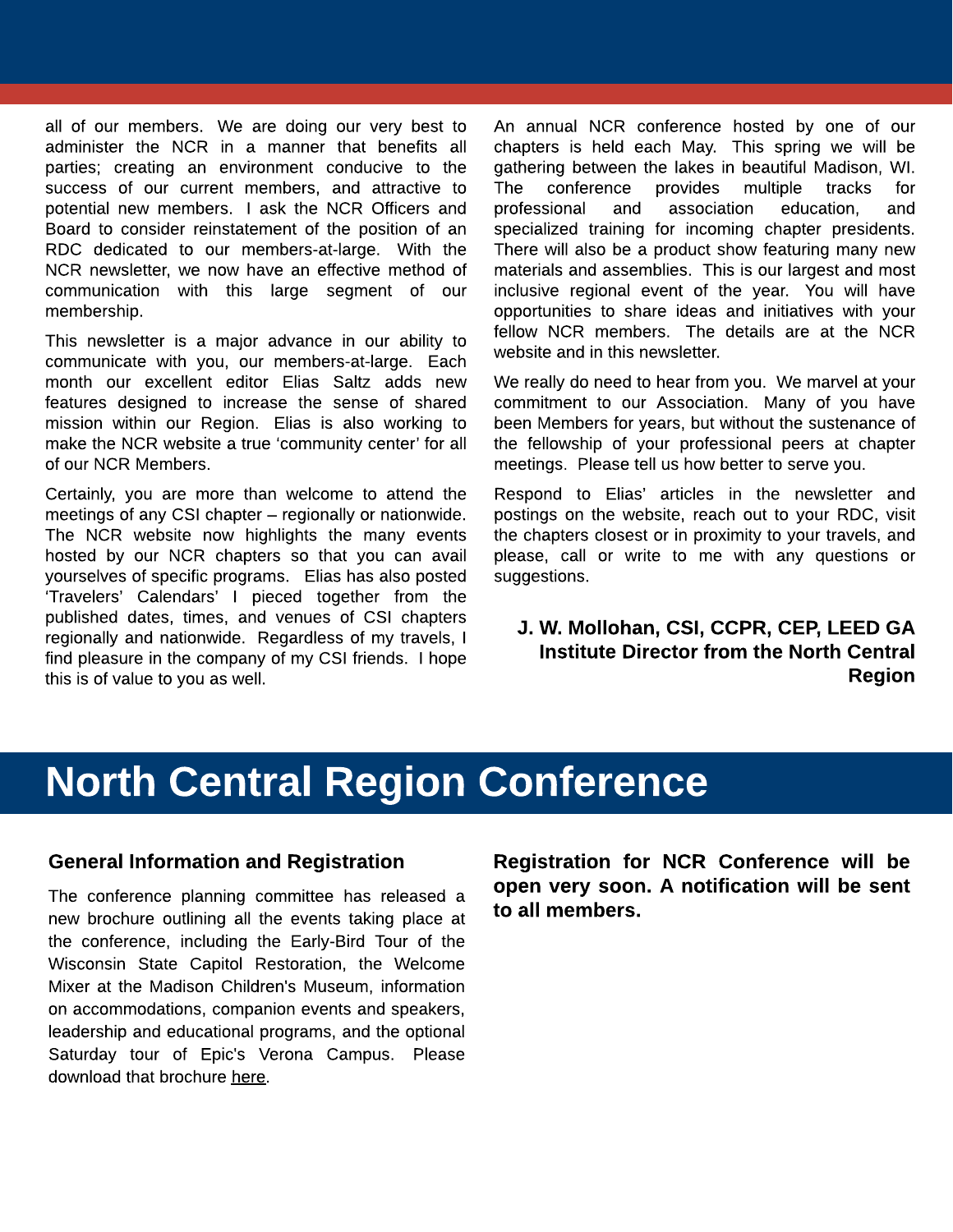#### Sponsorship

Dear Midwest Construction Industry Professionals:

The CSI North Central Region Conference Planning Committee is offering an opportunity for you to support the Construction Specifications Institute (CSI) and its mission of "Building Knowledge / Improving Project Delivery? by sponsoring the 2017 CSI North Central Region Conference.

The Madison Wisconsin Chapter of CSI is hosting the annual region conference at the Park Hotel on the Capitol Square in Madison, May 4-6, 2017. This conference brings together over 100 construction professionals from 20 CSI chapters in 9 Midwest states to network with construction professionals. Both leadership and technical educational sessions will be offered.

The 2017 conference will start on Thursday, May 4, 2017 with a tour of the Wisconsin State Capitol building and an opening reception at the Madison Children?s Museum. Friday will have a full day of education sessions, a product showcase and an awards banquet. The conference will wrap up on Saturday with morning education sessions, our annual region business and board meetings and an optional afternoon tour.

As a sponsor, you will have the opportunity to interact with construction professionals from throughout the Midwest. The Product Showcase will start with the 30 minute morning break, continue through our 3 hour lunch break, and end after our 30 minute afternoon break, for a total of 4 hours. Lunch will be served in the Product Showcase hall, encouraging attendees to meet with you. You will also have the opportunity to attend educational or leadership sessions.

We encourage you to take advantage of this unique opportunity. Download the [sponsorship](http://ncr.csinet.org/Menu/News/NCR-Conference/Sponsorship-Form.xls) [form](http://ncr.csinet.org/Menu/News/NCR-Conference/Sponsorship-Form.xls) as well as the [descriptions](http://ncr.csinet.org/Menu/News/NCR-Conference/Sponsorship-Information.pdf) [of](http://ncr.csinet.org/Menu/News/NCR-Conference/Sponsorship-Information.pdf) [sponsorship](http://ncr.csinet.org/Menu/News/NCR-Conference/Sponsorship-Information.pdf) [levels.](http://ncr.csinet.org/Menu/News/NCR-Conference/Sponsorship-Information.pdf)

If you have questions about sponsorship or would like additional information, please contact either Todd Lewis (608) 444-5610 or Ross Mori (608) 513-6348.

Sincerely,

2017 CSI NCR Conference Planning Committee

Ross Mori Lynn Javoroski George Keehn Todd Lewis

#### Hotel Reservations

The conference will be held at the newly remodeled, historic Park Hotel on the Capitol Square in Madison, Wisconsin

Address: 22 South Carroll Street, Madison, WI

#### Reservations:

Reservations must be made by calling the hotel directly at:

(800) 279-8811 or (608) 285-8000.

Mention that you are part of the "CSI North Central Region Block?.

#### Room Rates:

1 King Bed \$139.00 per night

2 Queen Beds \$149.00 per night

The block or rooms will be held until Apr. 4, 2017. After that date they will be released to the public.



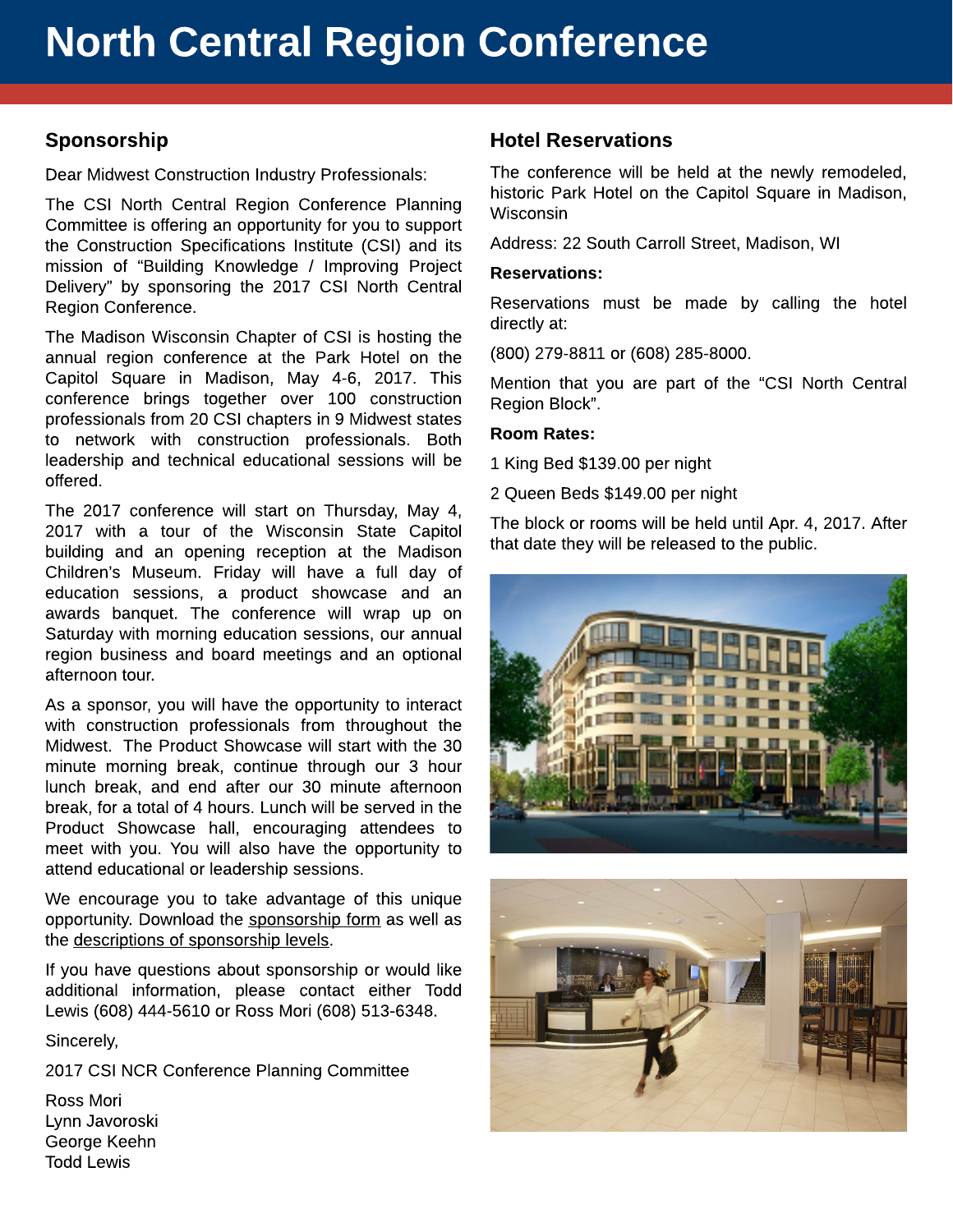# Committee News



Go back to where you were last month on [csiresources.org,](http://www.csiresources.org) and read the discussion posts at the "Chapter Leaders" page - your colleagues have great ideas. Work with your Program Chair to get the best programs! And one more thing - email all your CSI contacts, reminding them of the time change so they don't forget to attend your great meetings! It's good to keep in touch. (Keep it light so no one gets annoyed with one more reminder)



#### Free Study Resource

?I hear and I forget. I see and I remember. I do and I understand." ~Confucius

Ever heard this quote from Confucius? He simply puts in three sentences how we learn on three different levels. Recognizing how we learn is key to studying; especially for the CSI certification exams. Those that take little effort in studying for the exam take a chance in not passing. Unfortunately, it is true, some do not pass the CSI certification exam the first time. Don't leave passing the exam to chance, but take a vigorous approach with a repetitive, interval study plan.

Perhaps you've experienced, like I have, the great differences in learning:

?I hear and I forget? is the baseline learning like sitting through a lunch-and-learn presentation without slides, handouts, or taking notes that really does not engage our brain. Generally, I don't remember much from this learning experience, forgetting about 90% or more by the next day. In terms of studying for the CSI certification exam, this is like only reading the Practice Guide and A201 once. Very few can do this level of study and pass the exam.

"I see and I remember" is like that same lunch-and-learn presentation with slides, handouts, and/or I take notes; my retention is much better. With this middle learning level, perhaps I keep up to 50-70% or so of the information originally received. Equate this to studying for the CSI certification exam, is like reading the Practice Guide and A201, plus writing out various key terms from the Practice Guide and using flashcards on the A201.

?I do and I understand?, the highest level of learning, is that same middle learning level lunch-and-learn scenario and incorporating either teaching others or repeating what was learned. Teaching others may not be an option for the CSI certification exam study, but the better option is to repeat what was learned to further embed the information. In other words: repeat, reread, and/or rewrite the same information. Psychology and test-taking experts, who guide graduate students preparing to take the MCAT, recommend repeating the information at various intervals  $-24$  hours later, three days later, and at weekly intervals thereafter. A repetitive, interval study plan is the most successful by far. Figure out a schedule of topics or "domains" as the study guide alliterates. Then follow through with a repetitive, interval study plan. Yes, it seems rather vigorous; but don?t leave the CSI certification exam to chance. As Abigail says:

?Learning is not attained by chance. It must be sought for with ardor and attended to with diligence." ~Abigail Adams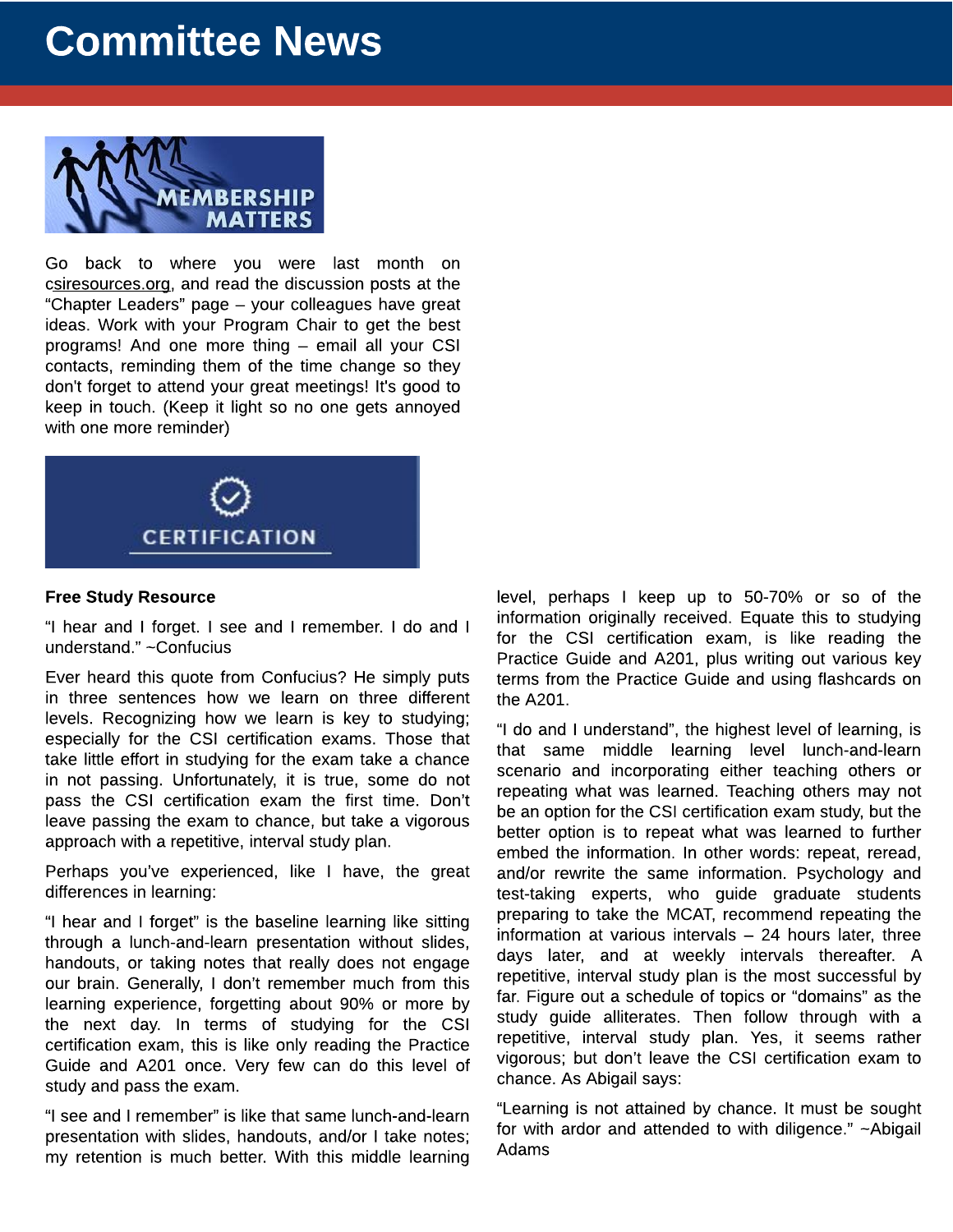# Around the Region

The following is a list of upcoming events you can attend at North Central Region chapters. Some chapters did not provide information before the publication deadline. To get your chapter's information listed, please send it to [Elias@ArchiTechspec.com](mailto:elias@ArchiTechspec.com)

#### Central Iowa Chapter

March 28 - Chapter Program, Drones

April 26 - Chapter Program, Building Security

#### Central Missouri Chapter

Chapter Meetings - 1st Friday of each month. Contact chapter leadership for information.

#### Chicago Chapter

March 2 - [Specifier](http://chicago.csinet.org/Main-Menu/Chicago-Calendar/FY2017-Events/March-2-Specifier-Roundtable-Thermal-Degradation-of-Continuous-Insulation-in-Facade-Support-Systems.pdf) [Roundtable](http://chicago.csinet.org/Main-Menu/Chicago-Calendar/FY2017-Events/March-2-Specifier-Roundtable-Thermal-Degradation-of-Continuous-Insulation-in-Facade-Support-Systems.pdf)

March 8 - [Technical](http://chicago.csinet.org/Main-Menu/Chicago-Calendar/FY2017-Events/Mar-8-Technical-Roundtable-Ozinga-Concrete-Plant-Tour-and-Roundtable-Presentation.pdf) [Roundtable](http://chicago.csinet.org/Main-Menu/Chicago-Calendar/FY2017-Events/Mar-8-Technical-Roundtable-Ozinga-Concrete-Plant-Tour-and-Roundtable-Presentation.pdf)

March 10 - [Meet](http://chicago.csinet.org/Main-Menu/Chicago-Calendar/FY2017-Events/Mar-10-Meet-the-Reps-Roundtable-High-Performance-Windows.txt) [the](http://chicago.csinet.org/Main-Menu/Chicago-Calendar/FY2017-Events/Mar-10-Meet-the-Reps-Roundtable-High-Performance-Windows.txt) [Reps](http://chicago.csinet.org/Main-Menu/Chicago-Calendar/FY2017-Events/Mar-10-Meet-the-Reps-Roundtable-High-Performance-Windows.txt) [Roundtable](http://chicago.csinet.org/Main-Menu/Chicago-Calendar/FY2017-Events/Mar-10-Meet-the-Reps-Roundtable-High-Performance-Windows.txt)

March 16 - [CSi2eye](http://chicago.csinet.org/csi2eye) [One-on-One](http://chicago.csinet.org/csi2eye) [Technical](http://chicago.csinet.org/csi2eye) [Education](http://chicago.csinet.org/csi2eye) [Event](http://chicago.csinet.org/csi2eye)

March 17 - Industry Roundtable

March 28 - [Chapter](http://chicago.csinet.org/Main-Menu/Chicago-Calendar/FY2017-Events/Mar-28-Chapter-Program-Chicagoland-Architectural-Education-Programs-Current-Trends-Future-Outl.pdf) [Program,](http://chicago.csinet.org/Main-Menu/Chicago-Calendar/FY2017-Events/Mar-28-Chapter-Program-Chicagoland-Architectural-Education-Programs-Current-Trends-Future-Outl.pdf) [Chicagoland](http://chicago.csinet.org/Main-Menu/Chicago-Calendar/FY2017-Events/Mar-28-Chapter-Program-Chicagoland-Architectural-Education-Programs-Current-Trends-Future-Outl.pdf) [Architectural](http://chicago.csinet.org/Main-Menu/Chicago-Calendar/FY2017-Events/Mar-28-Chapter-Program-Chicagoland-Architectural-Education-Programs-Current-Trends-Future-Outl.pdf) [Education](http://chicago.csinet.org/Main-Menu/Chicago-Calendar/FY2017-Events/Mar-28-Chapter-Program-Chicagoland-Architectural-Education-Programs-Current-Trends-Future-Outl.pdf) [Programs:](http://chicago.csinet.org/Main-Menu/Chicago-Calendar/FY2017-Events/Mar-28-Chapter-Program-Chicagoland-Architectural-Education-Programs-Current-Trends-Future-Outl.pdf) [Current](http://chicago.csinet.org/Main-Menu/Chicago-Calendar/FY2017-Events/Mar-28-Chapter-Program-Chicagoland-Architectural-Education-Programs-Current-Trends-Future-Outl.pdf) [Trends/Future](http://chicago.csinet.org/Main-Menu/Chicago-Calendar/FY2017-Events/Mar-28-Chapter-Program-Chicagoland-Architectural-Education-Programs-Current-Trends-Future-Outl.pdf) [Outlook](http://chicago.csinet.org/Main-Menu/Chicago-Calendar/FY2017-Events/Mar-28-Chapter-Program-Chicagoland-Architectural-Education-Programs-Current-Trends-Future-Outl.pdf)

April 6 - Young Professionals Event

#### Crandic Chapter

March 21 - Chapter Meeting, Terra Cotta Cladding.

#### Flint Hills Chapter

Chapter Meetings - 2nd Thursday of each month. Contact chapter leadership for information.

#### Greater Saint Louis Chapter

March 8 - [Designing](http://stlouiscsi.org/meetinginfo.php?id=15&ts=1481728013) [with](http://stlouiscsi.org/meetinginfo.php?id=15&ts=1481728013) [Architectural](http://stlouiscsi.org/meetinginfo.php?id=15&ts=1481728013) [Steel](http://stlouiscsi.org/meetinginfo.php?id=15&ts=1481728013)

April 19 - [Sustainability](http://stlouiscsi.org/meetinginfo.php?id=16&ts=1483115787) [in](http://stlouiscsi.org/meetinginfo.php?id=16&ts=1483115787) [Construction](http://stlouiscsi.org/meetinginfo.php?id=16&ts=1483115787) [Administration](http://stlouiscsi.org/meetinginfo.php?id=16&ts=1483115787)

April 21 - [New](http://stlouiscsi.org/meetinginfo.php?id=19) [Products](http://stlouiscsi.org/meetinginfo.php?id=19) [Show](http://stlouiscsi.org/meetinginfo.php?id=19)

#### Kansas City Chapter

April 11 - [KCCSI](https://tockify.com/kcchapter/detail/16/1491944400000) [at](https://tockify.com/kcchapter/detail/16/1491944400000) [Harvesters](https://tockify.com/kcchapter/detail/16/1491944400000)

#### Madison Wisconsin Chapter

March 14 - Chapter Program, Designing with Tile.

April 11 - Chapter Program, TBD

#### Mid-Kansas Chapter

Chapter Meetings - 3rd Thursday of each month. Contact chapter leadership for information.

#### Milwaukee Chapter

Chapter Meetings - 2nd Monday of each month. Contact chapter leadership for information.

#### Minneapolis-Saint Paul Chapter

March 13 - [Chapter](http://csi-msp.org/meetinginfo.php?id=133&ts=1469565434) [Program,](http://csi-msp.org/meetinginfo.php?id=133&ts=1469565434) [Target](http://csi-msp.org/meetinginfo.php?id=133&ts=1469565434) [Center](http://csi-msp.org/meetinginfo.php?id=133&ts=1469565434) [Remodeling](http://csi-msp.org/meetinginfo.php?id=133&ts=1469565434) [and](http://csi-msp.org/meetinginfo.php?id=133&ts=1469565434) [pre-St.](http://csi-msp.org/meetinginfo.php?id=133&ts=1469565434) [Patty's](http://csi-msp.org/meetinginfo.php?id=133&ts=1469565434) [Day](http://csi-msp.org/meetinginfo.php?id=133&ts=1469565434) [Celebration](http://csi-msp.org/meetinginfo.php?id=133&ts=1469565434)

April 17 - [Chapter](http://csi-msp.org/meetinginfo.php?id=134) [Program,](http://csi-msp.org/meetinginfo.php?id=134) [U](http://csi-msp.org/meetinginfo.php?id=134) [of](http://csi-msp.org/meetinginfo.php?id=134) [M](http://csi-msp.org/meetinginfo.php?id=134) [Stadium](http://csi-msp.org/meetinginfo.php?id=134) [Village](http://csi-msp.org/meetinginfo.php?id=134) [Practice](http://csi-msp.org/meetinginfo.php?id=134) [Facility](http://csi-msp.org/meetinginfo.php?id=134)

#### Nebraska Chapter

March 13 - [Chapter](http://www.csinebraska.org/calendar/icalrepeat.detail/2017/03/13/205/-/chapter-meeting) [Meeting,](http://www.csinebraska.org/calendar/icalrepeat.detail/2017/03/13/205/-/chapter-meeting) [Net](http://www.csinebraska.org/calendar/icalrepeat.detail/2017/03/13/205/-/chapter-meeting) [Zero](http://www.csinebraska.org/calendar/icalrepeat.detail/2017/03/13/205/-/chapter-meeting)

#### North Dakota Red River Valley Chapter

March 8 - [Chapter](http://ncr.csinet.org/Copy%20of%20sp/Event-PDFs/February-2017/March-Chapter-Meeting.pdf) [Meeting,](http://ncr.csinet.org/Copy%20of%20sp/Event-PDFs/February-2017/March-Chapter-Meeting.pdf) [Bricks](http://ncr.csinet.org/Copy%20of%20sp/Event-PDFs/February-2017/March-Chapter-Meeting.pdf) [and](http://ncr.csinet.org/Copy%20of%20sp/Event-PDFs/February-2017/March-Chapter-Meeting.pdf) [Clicks:](http://ncr.csinet.org/Copy%20of%20sp/Event-PDFs/February-2017/March-Chapter-Meeting.pdf) [Renovate](http://ncr.csinet.org/Copy%20of%20sp/Event-PDFs/February-2017/March-Chapter-Meeting.pdf) [Those](http://ncr.csinet.org/Copy%20of%20sp/Event-PDFs/February-2017/March-Chapter-Meeting.pdf) [Recycled](http://ncr.csinet.org/Copy%20of%20sp/Event-PDFs/February-2017/March-Chapter-Meeting.pdf) [Masonry](http://ncr.csinet.org/Copy%20of%20sp/Event-PDFs/February-2017/March-Chapter-Meeting.pdf) [Specifications](http://ncr.csinet.org/Copy%20of%20sp/Event-PDFs/February-2017/March-Chapter-Meeting.pdf)

April 11-12 - [Construction](http://ncr.csinet.org/Copy of sp/Event-PDFs/February-2017/RRV-Product-Showcase.pdf) [Products](http://ncr.csinet.org/Copy of sp/Event-PDFs/February-2017/RRV-Product-Showcase.pdf) [Showcase](http://ncr.csinet.org/Copy of sp/Event-PDFs/February-2017/RRV-Product-Showcase.pdf)

#### Northern Illinois Chapter

March 16 - [Chapter](http://files.constantcontact.com/d05e3261201/2c042744-11b9-4c43-80ba-69203f68f643.pdf) [Program,](http://files.constantcontact.com/d05e3261201/2c042744-11b9-4c43-80ba-69203f68f643.pdf) [Exploring](http://files.constantcontact.com/d05e3261201/2c042744-11b9-4c43-80ba-69203f68f643.pdf) [the](http://files.constantcontact.com/d05e3261201/2c042744-11b9-4c43-80ba-69203f68f643.pdf) [Current](http://files.constantcontact.com/d05e3261201/2c042744-11b9-4c43-80ba-69203f68f643.pdf) [Version](http://files.constantcontact.com/d05e3261201/2c042744-11b9-4c43-80ba-69203f68f643.pdf) [of](http://files.constantcontact.com/d05e3261201/2c042744-11b9-4c43-80ba-69203f68f643.pdf) [the](http://files.constantcontact.com/d05e3261201/2c042744-11b9-4c43-80ba-69203f68f643.pdf) [Architectural](http://files.constantcontact.com/d05e3261201/2c042744-11b9-4c43-80ba-69203f68f643.pdf) [Woodwork](http://files.constantcontact.com/d05e3261201/2c042744-11b9-4c43-80ba-69203f68f643.pdf) [Standards,](http://files.constantcontact.com/d05e3261201/2c042744-11b9-4c43-80ba-69203f68f643.pdf) [2nd](http://files.constantcontact.com/d05e3261201/2c042744-11b9-4c43-80ba-69203f68f643.pdf) [Edition](http://files.constantcontact.com/d05e3261201/2c042744-11b9-4c43-80ba-69203f68f643.pdf) [&](http://files.constantcontact.com/d05e3261201/2c042744-11b9-4c43-80ba-69203f68f643.pdf) [Update](http://files.constantcontact.com/d05e3261201/2c042744-11b9-4c43-80ba-69203f68f643.pdf) [on](http://files.constantcontact.com/d05e3261201/2c042744-11b9-4c43-80ba-69203f68f643.pdf) [Future](http://files.constantcontact.com/d05e3261201/2c042744-11b9-4c43-80ba-69203f68f643.pdf) [Standards](http://files.constantcontact.com/d05e3261201/2c042744-11b9-4c43-80ba-69203f68f643.pdf) [Development](http://files.constantcontact.com/d05e3261201/2c042744-11b9-4c43-80ba-69203f68f643.pdf)

#### Southwest Missouri Chapter

March 16 - [Chapter](http://ncr.csinet.org/Copy%20of%20sp/Event-PDFs/February-2017/SWMO-Upcoming.pdf) [Program,](http://ncr.csinet.org/Copy%20of%20sp/Event-PDFs/February-2017/SWMO-Upcoming.pdf) [The](http://ncr.csinet.org/Copy%20of%20sp/Event-PDFs/February-2017/SWMO-Upcoming.pdf) [Specification,](http://ncr.csinet.org/Copy%20of%20sp/Event-PDFs/February-2017/SWMO-Upcoming.pdf) [Design,](http://ncr.csinet.org/Copy%20of%20sp/Event-PDFs/February-2017/SWMO-Upcoming.pdf) [Manufacture](http://ncr.csinet.org/Copy%20of%20sp/Event-PDFs/February-2017/SWMO-Upcoming.pdf) [and](http://ncr.csinet.org/Copy%20of%20sp/Event-PDFs/February-2017/SWMO-Upcoming.pdf) [Installation](http://ncr.csinet.org/Copy%20of%20sp/Event-PDFs/February-2017/SWMO-Upcoming.pdf) [of](http://ncr.csinet.org/Copy%20of%20sp/Event-PDFs/February-2017/SWMO-Upcoming.pdf) [Cold-Formed](http://ncr.csinet.org/Copy%20of%20sp/Event-PDFs/February-2017/SWMO-Upcoming.pdf) [Steel](http://ncr.csinet.org/Copy%20of%20sp/Event-PDFs/February-2017/SWMO-Upcoming.pdf) [Trusses](http://ncr.csinet.org/Copy%20of%20sp/Event-PDFs/February-2017/SWMO-Upcoming.pdf)

#### April 5 - [Southwest](http://swmo.csinet.org/Copy%20of%20sp/CSI-SWMO-2014-Tradeshow.html) [Missouri](http://swmo.csinet.org/Copy%20of%20sp/CSI-SWMO-2014-Tradeshow.html) [CSI](http://swmo.csinet.org/Copy%20of%20sp/CSI-SWMO-2014-Tradeshow.html) [Trade](http://swmo.csinet.org/Copy%20of%20sp/CSI-SWMO-2014-Tradeshow.html) [Show](http://swmo.csinet.org/Copy%20of%20sp/CSI-SWMO-2014-Tradeshow.html)

April 10 - Chapter Program, Fire Stop 101: Introduction to Fire Stop Technology

#### Twin Ports Chapter

March 14 - [Construction](http://ncr.csinet.org/Copy of sp/Event-PDFs/February-2017/Twin-Ports-Expo.pdf) [EXPO](http://ncr.csinet.org/Copy of sp/Event-PDFs/February-2017/Twin-Ports-Expo.pdf) [2017](http://ncr.csinet.org/Copy of sp/Event-PDFs/February-2017/Twin-Ports-Expo.pdf)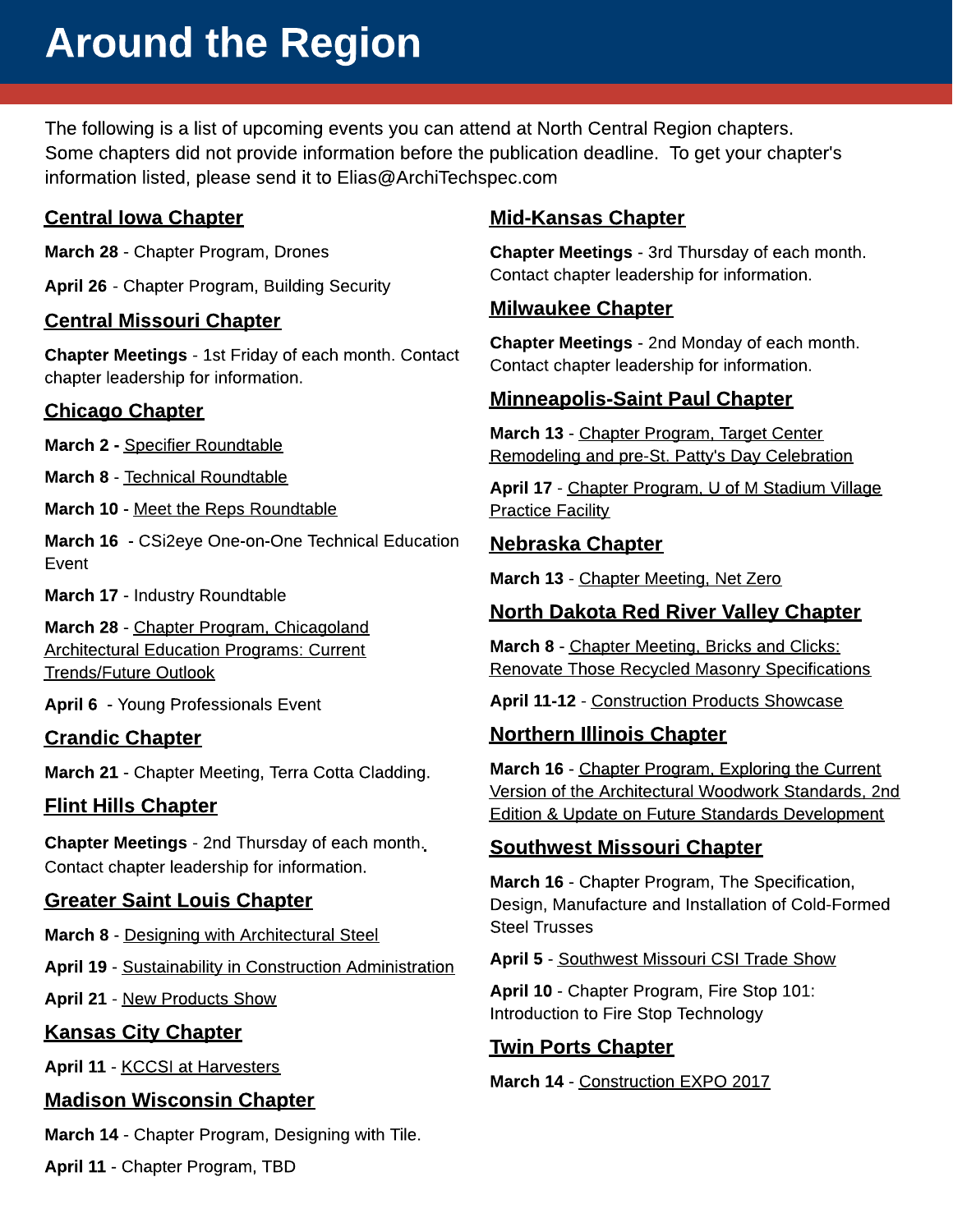# CSI North Central Region Contacts

### 2016-2017 Officers

#### President

Jon Papke, FCSI, CCS, AIA [jon.papke@target.com](mailto:jon.papke@target.com) (612) 761-1594

**Secretary** 

Steve Gantner, CSI, CCS, CCCA [sgantner@cannondesign.com](mailto:sgantner@cannondesign.com) (314) 425-8745

#### President Elect

Andrea Zawodny, CSI, CCS [andrea.zawodny@hok.com](mailto:andrea.zawodny@hok.com) (816) 472-2125

Immediate Past President Michael Coan, CSI [mcoan@pacvan.com](mailto:mcoan@pacvacn.com) (417) 429-0577

#### **Treasurer**

Jarrod Mann, CSI, LEED AP [jarrod.mann@pec1.com](mailto:jerrod.mann@pec1.com) (785) 842-6464

# 2016-2017 Chapters' Region Directors

Central Illinois Deb Naught, CSI, AIA den@klingner.com (217) 223-3670

Chicago Matt Nordloh, CSI, CCPR [mattn@integratingproducts.com](mailto:mattn@integratingproducts.com) (312) 833-8287

Fox River Valley David Atkins, PE, CSI, SE [David.atkins@aecom.com](mailto:David.atkins@aecom.com) (920) 406-3145

Kansas City Sara Gilliam, AHC, CSI [sara.gilliam@assaabloy.com](mailto:sara.gilliam@assaabloy.com) (816) 863-8334

Milwaukee Lynn Jovoroski, FCSI, CCS, SCIP [lynnjav@gmail.com](mailto:lynnjav@gmail.com)

Northern Illinois Fred Burr, CSI [fburr911@sbcglobal.net](mailto:fburr911@sbcglobal.net) (708) 302-3786

Central Iowa Charles Janson, CSI, CDT chuckj@dscdg.com (515) 681-4183

Crandic Paul Nichols, CSI, CCS, AIA [pnichols@rohrbachassociates.com](mailto:pnichols@rohrbachassociates.com) (319) 338-9311

Greater Saint Louis Gina Ravens, CSI, CDT, AHC [gina.ravens@h-gsales.com](mailto:gina.ravens@h-gsales.com) (314) 218-3876

Madison Ross Mori, PE, CSI, SE [rmori@trachte.com](mailto:rmori@trachte.com) (608) 837-7899

Minneapolis-Saint Paul Pam Jergenson, CSI, CCS, CCCA [pjergenson@inspec.com](mailto:pjergenson@inspec.com) (763) 546-3434

Red River Valley Jim Cole, CSI [jcole@zbarch.com](mailto:jcole@zbarch.com) (701) 280-0187

Twin Ports Todd Johnson, CSI [todd.johnson@lafarge.com](mailto:todd.johnson@lafarge.com) (218) 348-7041

Central Missouri

Susan Hart, CSI, CDT shart@huebertbuilders.com (573) 449-4996

Flint Hills Deborah Corr, CSI, CCCA [deborah@corrworks.com](mailto:deborah@corrworks.com)

Illowa Greg Ward, CSI [Greg.ward@stetsons.com](mailto:Greg.ward@stetsons.com) (309) 788-8412

Mid Kansas Clark Simpson, CSI, CDT, AIA [clarks@pbawichita.com](mailto:clarks@pbawichita.com) (316) 262-7400

Nebraska Dennis Schwieger, CSI, AIA [dschwieger@cox.net](mailto:dschwieger@cox.net)

Southwest Missouri Mike Nesbitt, CSI [mnesbitt@nesbittconstruction.com](mailto:mnesbitt@nesbittconstruction.com) (417) 866-6199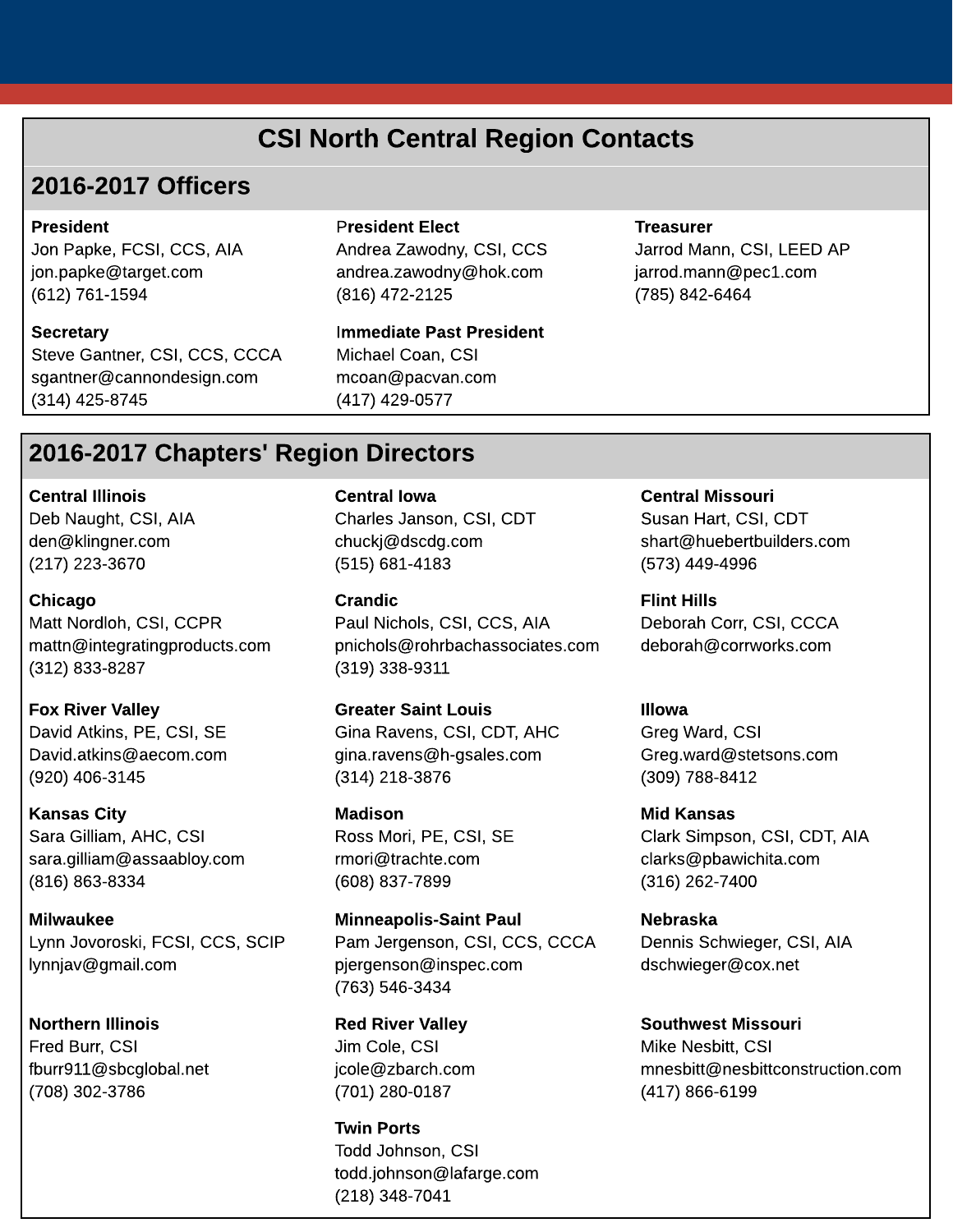# CSI North Central Region Contacts

## Institute Liaisons

CSI Institute Director J.W. Mollohan, CSI, CCPR, LEED AP [JW.Mollohan@dryvit.com](mailto:JW.Mollohan@dryvit.com) (913) 238-1420

College of Fellows Regional Representative John "Grif" Griffith, FCSI [Grif@Empirehouse.com](mailto:Grif@Empirehouse.com) (763) 412-4513

### District Coordinators

North East District Gerard Capell, FCSI, CCS, AIA [gcapell@wi.rr.com](mailto:gcapell@wi.rr.com) (414) 962-4638

South West District Laura Jean Derrick, CSI, AIA [laurajean@studioathalltown.com](mailto:laurajean@studioathalltown.com) (417) 863-1530

#### South East District Fred Burr, CSI [fburr911@sbcglobal.net](mailto:fburr911@sbcglobal.net) (708) 302-3786

North West District Kermit Duncan, CSI, CCCA, AIA [kermit.duncan@kda-pa.com](mailto:kermit.duncan@kda-pa.com) (612) 685-3030

#### Central District Daryl Robinson, RA, CSI, CCS, AIA, LEED GA [drobinson@neumannmonson.com](mailto:drobinson@neumannmonson.com)

## Committee Chairs

Awards David Neuner Jr., CSI, CDT [dneunerjr@dlneuner.com](mailto:dneunerjr@dlneuner.com) (314) 962-2377

Programs/Education Steve Gantner, CSI, CCS, CCCA [sgantner@cannondesign.com](mailto:sgantner@cannondesign.com) (314) 425-8745

Nominating J. W. Mollohan, CSI, CCPR [JW.Mollohan@dryvit.com](mailto:JW.Mollohan@dryvit.com) (913) 238-1420

Electronic Communication Elias Saltz, CSI, CCS [Elias@ArchiTechspec.com](mailto:esaltz@esadesign.com) (224) 345-3450

Academic Liaison Troy Steege, CSI, CDT, AIA [troysteege@gmail.com](mailto:troysteege@gmail.com) (920) 209-7501

**Certification** Pam Jergenson, CSI, CCS, CCCA [pjergenson@inspec.com](mailto:pjergenson@inspec.com) (763) 546-3434

Membership Lynn Jovoroski, FCSI, CCS, SCIP l[ynnjav@gmail.com](mailto:lynnjav@gmail.com)